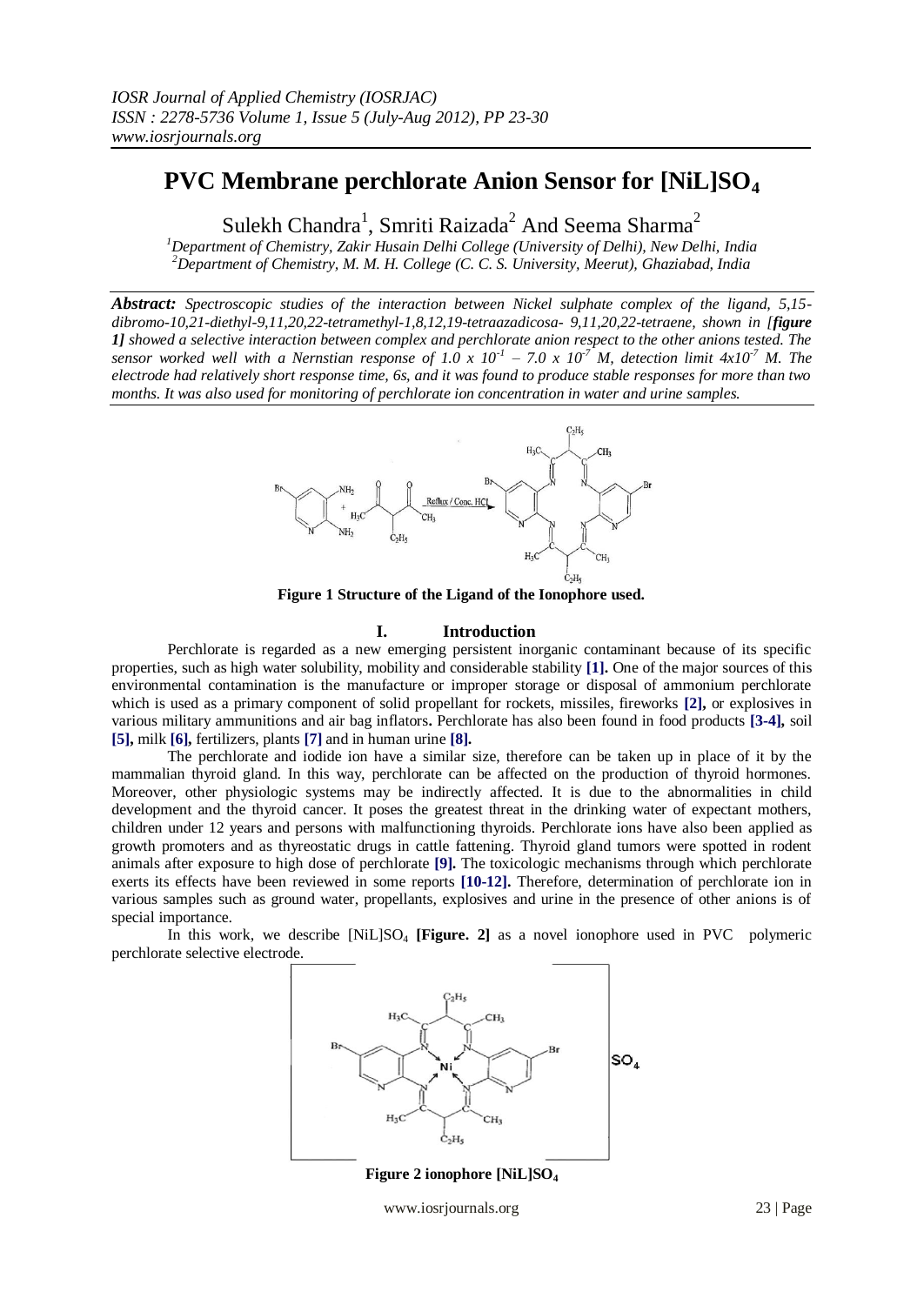## **II. Experimental**

## **Reagents and Instruments**

High molecular weight PVC and plasticizers such as benzyl acetate (BA), nitrobenzene (NB), dibutyl phthalate (DBP), acetophenone (AP), Tri-n-butylphosphate(TBP), hexadecyltrimethylammonium chloride (HTAC), tetrahydrofuran (THF) were purchased from Fluka and used as received. Metallic salts used (all from Merck, Aldrich), were of the highest purity and used without any further purification except for vacuum drying over  $P_4O_{10}$ . Triply distilled water was throughly used.

Potentials were measured with digital potentiometer EQ-602 Equiptronics (accuracy, 0.001 V, India). The pH measurements were carried out on digital pH meter (LabIndia pH Conmeter, India). Auto ranging Conductivity meter/TDS meter TCM-15 (Toshniwal Instruments Mfg. Pvt. Ltd Ajmer).

## **Electrode preparation.**

Different compositions of membrane ingredients, including ionophore, the plasticizers DBP, BA, AP, NB, TBP, the additive HTAC and PVC (**Table 1),** were thoroughly dissolved in 10 ml THF. The resulting solution was carefully cast in to a glass dish of 2 cm diameter for slow evaporation at room temperature to obtain membrane of about 0.3 mm thickness with optimum composition and behavior. The membrane was cut and pasted to the one end of pyrex tube with the help of araldite. The tubes were then filled with an internal filling solution (1.0×10<sup>-2</sup> M NaClO<sub>4</sub>). The electrodes were finally conditioned for 24 h by soaking in a 1.0×10−2M solution of NaClO4. When not in use, the electrode was kept immersed in the same solution. A silver/silver chloride coated wire was used as an internal reference electrode.

## **Emf measurements**

All emf measurements were carried out with the following assembly:

Hg<sub>2</sub>Cl<sub>2</sub>, KCl (satd.) ||sample solution | membrane | internal solution  $1.0 \times 10^{-2}$  mol L<sup>-1</sup> NaClO<sub>4</sub> | Ag-AgCl.

The detection limit was defined as the intersection of the extrapolated linear regions of the calibration graph. Selectivity coefficients for the different anions with respect to perchlorate were determined by the fixed interference method. Activities were calculated according to the Debye–Huckel procedure.

## **III. Results and discussion**

The selectivity behaviour of a certain ion selective sensor is greately dependent on the ionophore used **[13-26].** In preliminary experiments, investigations were conducted to determine the anionic response of the [NiL]SO<sup>4</sup> based membranes. Among all of anions studied, the electrode based on ionophore was found to be highly selective for perchlorate over a wide variety of organic and inorganic anions. [**Figure. 3**]



**Figure 3** Potential response of various anion selective electrodes.

#### **UV-Vis. spectra**

To obtain a clue about the interaction mechanism of [NiL]SO<sub>4</sub> with perchlorate, the UV-Vis. spectra of  $1.0\times10^{-4}$  mol L<sup>-1</sup> [NiL]SO<sub>4</sub> in DMSO were obtained with and without the presence of  $1.0\times10^{-4}$  mol L<sup>-1</sup> perchlorate and the results are shown in [**Figure 4]**. A comparison between the two spectra in [**Figure 4]** reveals that the addition of perchlorate  $\Box$  to a [NiL]SO<sub>4</sub> solution in DMSO considerably increases the absorbance maxima of ionophore located at 220 nm. The observed changes suggest the occurrence of a specific interaction between  $[NiL]SO_4$  and perchlorate ion.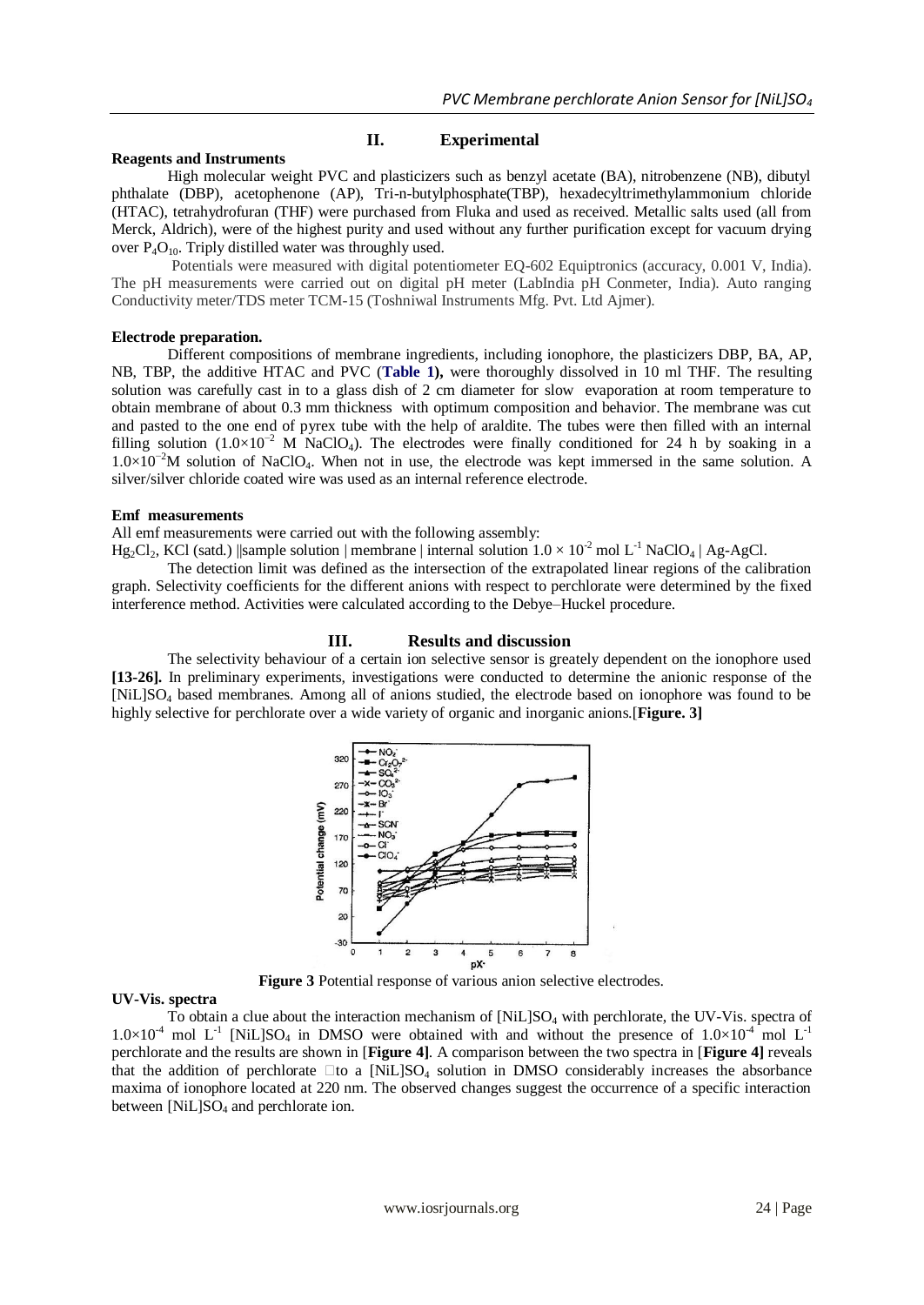

**Figure 4** UV/Vis absorption spectra of (A)  $1.0 \times 10^{-4}$  mol L<sup>-1</sup> ionophore [NiL]SO<sub>4</sub> in DMSO and (B) ionophore+ perchlorate.

#### **Effect of the plasticizers**

To compare the effect of the various plasticizers on response characteristics of the electrodes, the electrodes based on [NiL]SO<sub>4</sub> prepared with TBP, AP, NB, BA and DBP were tested in  $ClO<sub>4</sub>$  solutions. [Figure 5]. The results in [Figure 5] show that the EMF responses to ClO<sub>4</sub><sup>-</sup> were strongly influenced by changes in the plasticizer. Membrane electrodes prepared with BA showed the widest linear range, Nernstian response and a very low detection limit. On the other hand, the use of AP and DBP as plasticizers led only to poor responses. The reason for these phenomena might be that the polarity of the plasticizer affects the response characteristics of the electrodes. The relatively non-polar AP and DBP result in a worse solvation of ionophore than BA.



**Figure 5** Effect of the plasticizers on the potential response of the perchlorate sensor.

#### **Effect of membrane composition**

It is well known that the sensitivity and selectivity obtained for a given ionophore depend significantly on the membrane composition. Thus, the influences of the amount of the ionophore, the nature and amount of the plasticizer, and the nature of additive on the optimal response of the membrane sensors were investigated, while keeping the PVC plasticizer ratio at about 1:2. The results are summarized in **Table 1** and **Figure 5.**

| Table 1 Membrane composition and response characteristics of the electrodes. |  |  |  |  |
|------------------------------------------------------------------------------|--|--|--|--|
|------------------------------------------------------------------------------|--|--|--|--|

| Electrode  | Composition of the membrane $(wt.\%)$ |           |           |  |                       |  |
|------------|---------------------------------------|-----------|-----------|--|-----------------------|--|
| Number PVC | Plasticizer                           |           | Ionophore |  | HTAC Slope(mV/decade) |  |
|            |                                       |           |           |  |                       |  |
|            | 33                                    | 65, BA 2  |           |  | $46.2 \pm 0.2$        |  |
| 2          | 33                                    | 65, TBP   | 2         |  | $25.8 \pm 0.4$        |  |
| 3          | 33                                    | 65, DBP 2 |           |  | $30.1 \pm 0.2$        |  |
| 4          | 33                                    | 65, NB 2  |           |  | $17.6 \pm 0.5$        |  |
| 5          | 33                                    | 65, AP 2  |           |  | $24.8 \pm 0.6$        |  |
| 6          | 33                                    | 64, BA 2  |           |  | $50.2 \pm 0.7$        |  |
| 7          | 33                                    | 63, BA 3  |           |  | $52.8 \pm 0.4$        |  |
| 8          | 33                                    | 62, BA 3  |           |  | $54.6 \pm 0.6$        |  |
| 9          | 33                                    | 61, BA 3  |           |  | $59.1 \pm 0.2$        |  |
| 10         | 33                                    | 61, BA 4  |           |  | $55.8 \pm 0.4$        |  |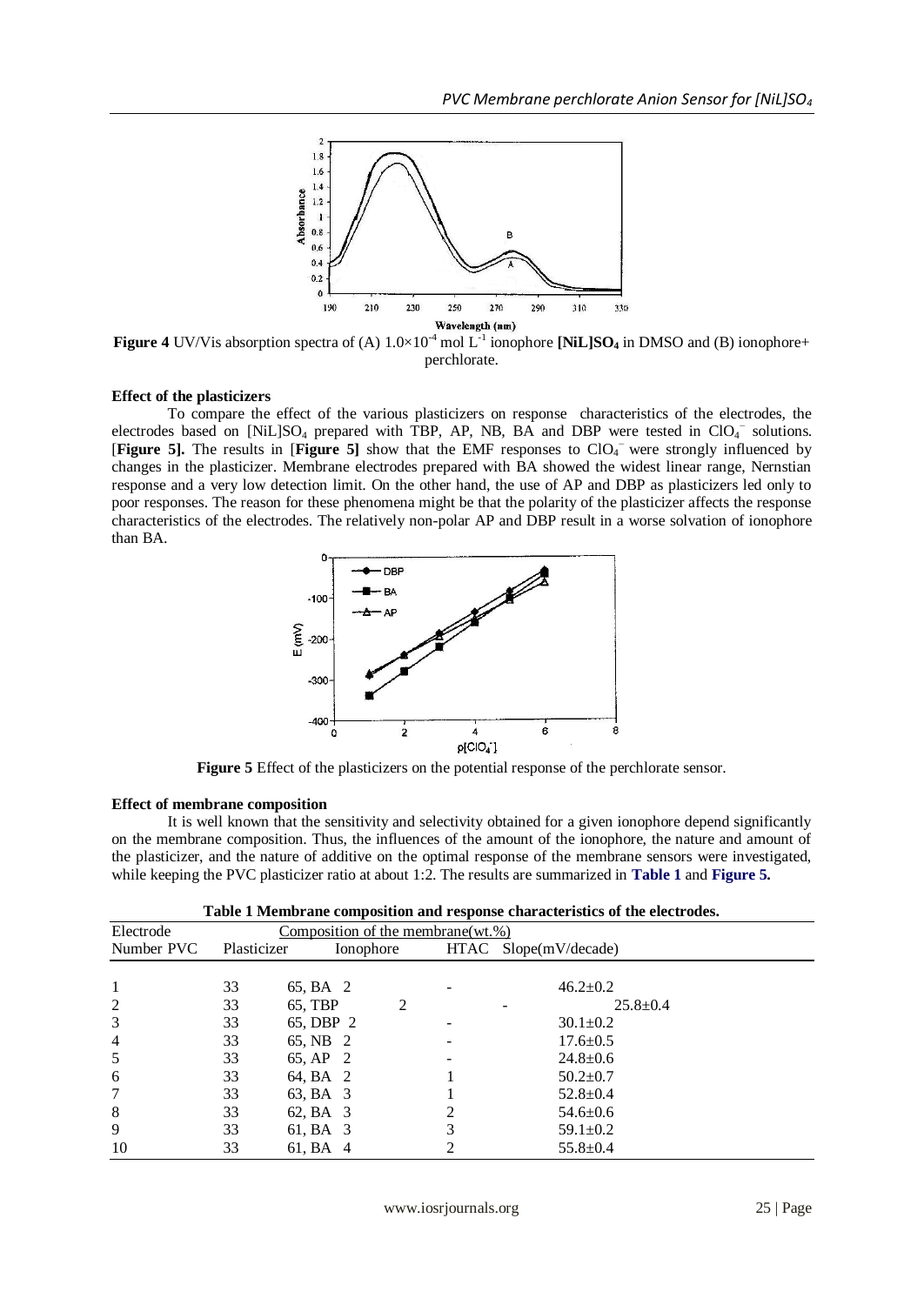The data given in **Table 1** revealed that in the presence of a proper additive such as HTAC, the sensitivity of the PVC membranes would improve considerably (membranes 6-10). In the absence of ionic additives in the membrane, the response of the membrane is based on very weak interaction of nickel atoms (as a relatively soft atom) and perchlorate ions. Thus, the response and consequently the slope will be very low. In the presence of cationic additives HTAC, there are two interactions. Weak interaction of the ionophore with perchlorate and relatively strong response of HTAC to perchlorate as an ion exchanger, and therefore the slope of the sensor will be closed to the Nernstian values.

However, the **membrane no. 9** with PVC:BA:I:HTAC percent ratio of 33:62:5:3 revealed Nernstian potential response over a wide concentration range.

#### **Effect of concentration of the internal solution**

The influence of the concentration of the internal solution on the potential response of the  $ClO<sub>4</sub><sup>-</sup>$  ionselective electrodes were studied and the results showed the concentration of the internal solution does not cause any significant difference in the potential response of the electrodes, except for an expected change in the intercept of the resulting Nernstian plots. **Figure 6.**



**Figure 6Potential response of the perchlorate ion-selective electrodes based on [NiL]SO<sup>4</sup> (a) 1.0 X 10-2 M and (b) 1.0 X 10<sup>-4</sup> M ClO<sub>4</sub><sup>--</sup>**.

## **Optimum equilibration time**

The measuring range of ion selective electrodes refers to the linear part of the calibration graph. According to IUPAC definition, the measuring range of an ion selective electrode is defined as the activity range between the upper and lower detection limits **[27-37].**The optimum equilibration time for the membrane electrodes in the presence of  $1.0\times10^{-2}$ M NaClO<sub>4</sub> was 8h, after which it would generate stable potentials in contact with the perchlorate solution. The electrode based on  $[NiL]SO<sub>4</sub>$  exhibited linear response to the concentration of  $CIO_4^-$  ions in the range of  $1.0 \times 10^{-1} - 7.0 \times 10^{-7}$ M [Figure 6], respectively. The respective slope of calibration graph was  $59.1 \pm 0.2$  mV per decade. The limit of detection, as determined from the intersection of the two extrapolated segments of the calibration graphs, was  $4\times10^{-7}$ M.

#### **Dynamic response time**

Dynamic response time is an important factor for perchlorate selective electrodes.In this study, the practical response time was recorded by changing solution with different ClO<sub>4</sub><sup>-</sup> concentrations from 1.0 X 10<sup>-6</sup> to1.0 X  $10^{-1}$  M. The actual potential versus time trace for the electrode based on ionophore is shown in **[Figure 7].** As can be seen, the electrode reaches the equilibrium response in a very short time of about 6 s. To evaluate the reversibility of the electrode, a similar procedure with opposite direction was adopted. The measurements were performed in the sequence of high to low sample concentrations and the results shown in **[Figure 8]. [Figure 8]** shows that the potentiometric response of the sensor was reversible, although the time needed to reach equilibrium values were longer than that of low-to-high sample concentrations, it is well documented that, in the case of high-to-low concentrations, the time needed to attain a stable potential is some 100 times larger than that required for the case of low to high concentrations (for a 10 times change in the ion concentration) .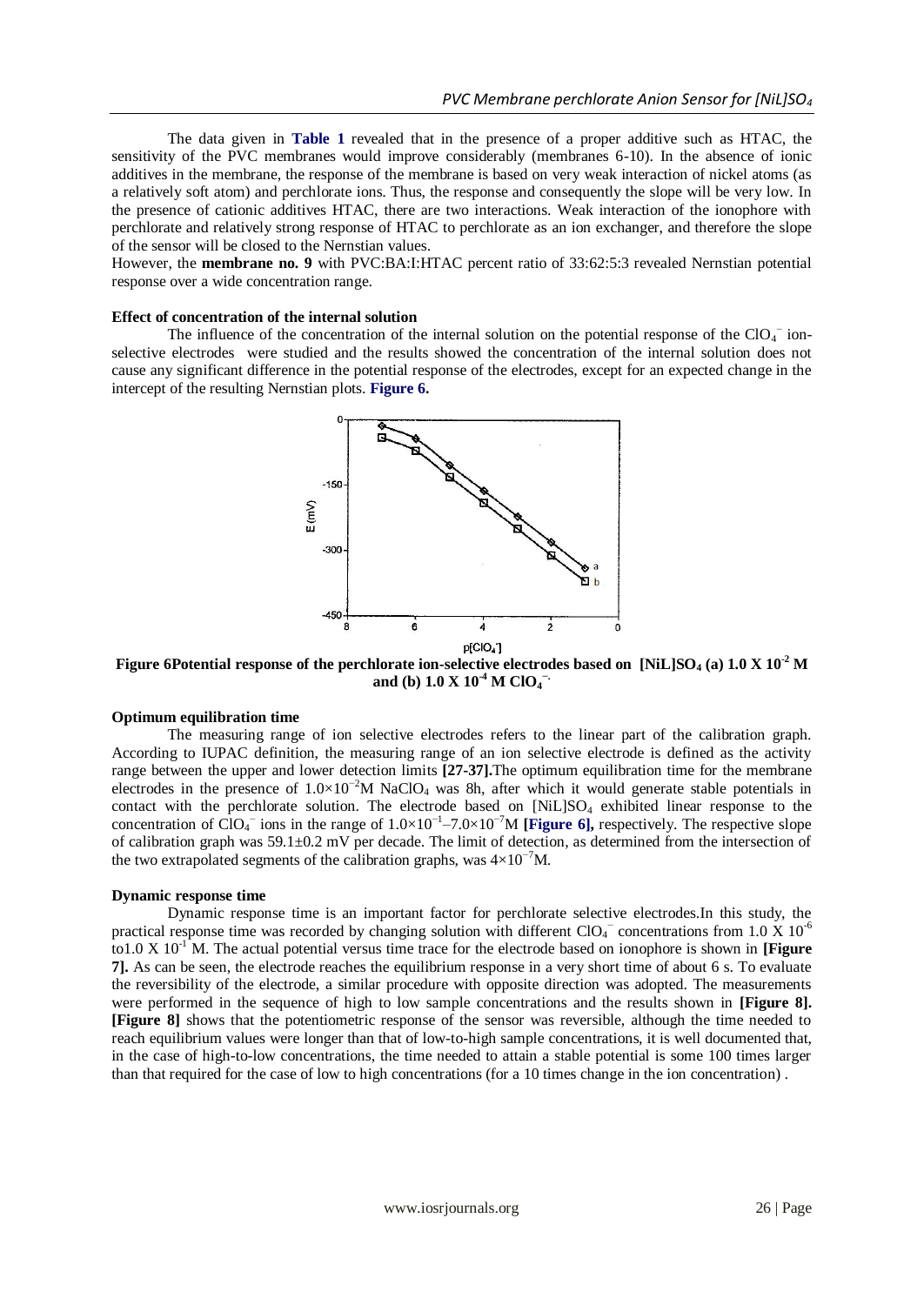

Figure 7Dynamic response time of membrane electrode (I) for step changes in concentration of ClO<sub>4</sub> (low **to high).**



**Figure 8Dynamic response time of membrane electrode (I) for step changes in concentration of ClO<sup>4</sup> - (high to low).**

## **IV. Lifetime**

The lifetime of an ion-selective electrode is usually defined as the time interval between the conditioning of the membrane and the moment when at least one of its response characteristics changes. It was observed that there was no significant change in the slope of the curve on successive days. The electrodewas tested over a period of 2 months to investigate its stability. During this period, the electrode was in a perchlorate solution (1.0 X  $10^{-3}$  M) and used everyday. The perchlorate-selective electrodeworked over a period of at least 2 months and no appreciable change in the calibration characteristics or response time was observed. During this time, the detection limit and slope of the electrodes remained almost constant. After 2 months, very slight gradual decrease in slopes was observed. It should be noted that, during these 2 months, the electrode was almost in daily use, and then it was washed with water, kept in solution if dried, and kept aside for testing in the next days.

| Life time of optimized $CIO4- ISE$                |                                  |            |  |
|---------------------------------------------------|----------------------------------|------------|--|
| Linear range $(M)$                                | Slope (mV decade <sup>-1</sup> ) | Time (day) |  |
| $1.0 \text{ X } 10^{-1} - 7.0 \text{ X } 10^{-7}$ | $59.1 \pm 0.2$                   |            |  |
| $1.0 \text{ X } 10^{-1} - 7.0 \text{ X } 10^{-7}$ | $59.1 \pm 0.2$                   | 5          |  |
| $1.0 \text{ X } 10^{-1} - 7.0 \text{ X } 10^{-7}$ | $59.1 \pm 0.2$                   | 10         |  |
| $1.0 \text{ X } 10^{-1} - 7.0 \text{ X } 10^{-7}$ | $59.1 \pm 0.2$                   | 15         |  |
| $1.0 \text{ X } 10^{-1} - 7.0 \text{ X } 10^{-7}$ | $59.1 \pm 0.2$                   | <b>20</b>  |  |
| $1.0 \text{ X } 10^{-1} - 7.0 \text{ X } 10^{-7}$ | $59.1 \pm 0.2$                   | 35         |  |
| $1.0 \text{ X } 10^{-1} - 7.0 \text{ X } 10^{-7}$ | $58.5 \pm 0.5$                   | 50         |  |
| $1.0 \text{ X } 10^{-2} - 7.0 \text{ X } 10^{-7}$ | $58.5 \pm 0.5$                   | 60         |  |
| $5.0 \text{ X } 10^{-2} - 7.0 \text{ X } 10^{-7}$ | $58.0 \pm 0.5$                   | 75         |  |
| $5.0 \text{ X } 10^{-2}$ -1.0 X $10^{-6}$         | $57.5 \pm 0.5$                   | 80         |  |

**Table 2**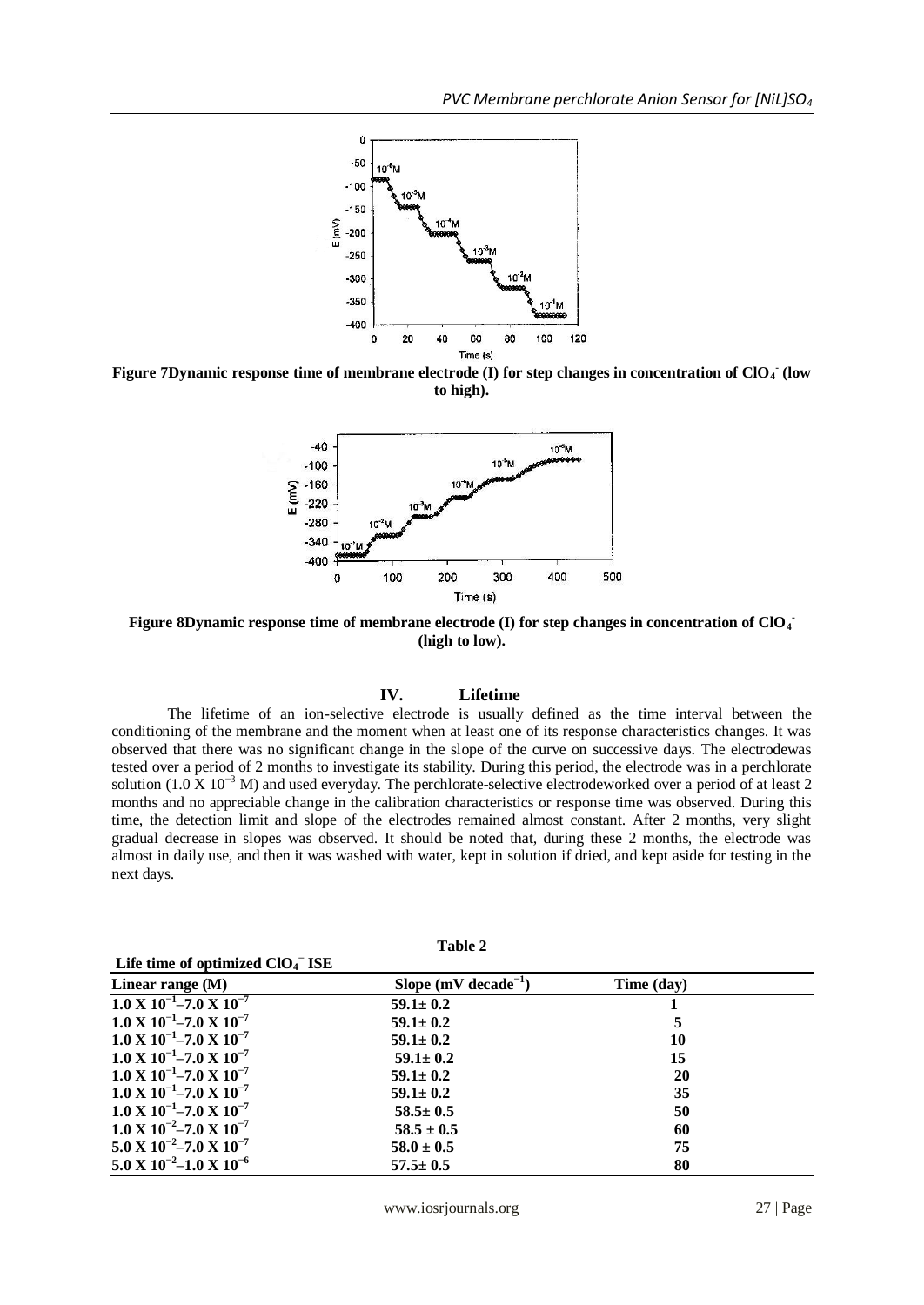## **Influence of pH**

The influence of pH of the test solution on the response of the membrane electrodes based on the ionophore was investigated for  $1.0 \times 10^{-4}$ ,  $1.0 \times 10^{-3}$  and  $1.0 \times 10^{-2}$  mol L<sup>-1</sup> perchlorate solutions. As can be seen from the results shown in **Figure 9**, the potential response of the electrode based on the carrier is independent of pH over the range 3.0-12.0, indicating that hydroxide ions are not considerably coordinated to the Nickel center in the complexes. Drastic potential changes were observed at higher and lower pH values. This is most probably due to the simultaneous response of the electrode to 4 ClO $\cdot$  and OH $\cdot$ , at pH $>12$ , and the simultaneous response to perchlorate and nitrate ions at  $pH \leq 3.5$ .



**Figure 9Effect of pH on response of perchlorate selective electrode.** (a)  $1.0 \text{ X } 10^{-4} \text{ mol L}^{\text{-1}}$ , (b)  $1.0 \text{ X } 10^{-3} \text{ mol L}^{\text{-1}}$  and (c)  $1.0 \text{ X } 10^{-2} \text{ mol L}^{\text{-1}}$ 

| able |  |
|------|--|
|------|--|

Response characteristics of the perchlorate-selective electrode

| Slope $(mVdecade^{-1})$  | 59.1 $\pm$ 0.2 mVdecade <sup>-1</sup>                              |
|--------------------------|--------------------------------------------------------------------|
| Linear range (M)         | $1.0 \text{ X } 10^{-1} - 7.0 \text{ X } 10^{-7} \text{ M}$        |
| Detection limit (M)      | $4 \text{ X } 10^{-7} \text{ M}$                                   |
| <b>Response time (s)</b> | $1.0 \text{ X } 10^{-6} - 7.0 \text{ X } 10^{-1} \text{M } \leq 6$ |
| <b>Working pH</b> range  | $3.0 - 12.0$                                                       |
| Life time (months)       | >2                                                                 |
|                          |                                                                    |

#### **Effect of non-aqueous media on the electrode response.**

The performance of the proposed sensors was investigated in partially non-aqueous media using methanol, ethanol and acetone mixtures with water. The calibration plot of the electrode was obtained in the different mixture (v/v) of methanol-water, ethanol-water and acetone-water. From the data obtained **Table 4**, it was concluded that the membrane electrodes worked satisfactorily in mixtures upto 30% (v/v) non-aqueous content. In these mixtures the working concentration range and slope did not change reasonably, only a little decrease was observed.

Table 4 Effect of partially non-aqueous media on the response of ClO<sub>4</sub> selective polymeric membrane electrode.

|                   |             | uuuu.                                             |
|-------------------|-------------|---------------------------------------------------|
| Non-aqueous       | Slope       | Linear range (mol $L^{-1}$ )                      |
| Content $(\%v/v)$ | (mV/decade) |                                                   |
| 0                 | 59.3        | $3.0 \text{ X } 10^{-6} - 2.5 \text{ X } 10^{-1}$ |
| Methanol          |             |                                                   |
| 10                | 59.1        | $5.0 X10^{-6} - 2.5 X 10^{-1}$                    |
| 20                | 59.0        | $5.0 X10^{-6} - 2.5 X 10^{-1}$                    |
| 30                | 58.3        | $7.5 \times 10^{-6} - 1.8 \times 10^{-1}$         |
| Ethanol           |             |                                                   |
| 10                | 58.9        | $7.5 \times 10^{-6} - 2.5 \times 10^{-1}$         |
| 20                | 58.6        | $1.2 \text{ X}10^{-5} - 2.5 \text{ X}10^{-1}$     |
| 30                | 57.8        | $2.2 \text{ X}10^{-5} - 1.5 \text{ X}10^{-1}$     |
| Acetone           |             |                                                   |
| 10                | 58.8        | $5.1 \text{ X}10^{-6} - 2.5 \text{ X}10^{-1}$     |
| 20                | 57.9        | $1.5 \text{ X}10^{-5} - 2.0 \text{ X}10^{-1}$     |
| 30                | 57.0        | $7.2 \text{ X}10^{-5} - 7.5 \text{ X}10^{-2}$     |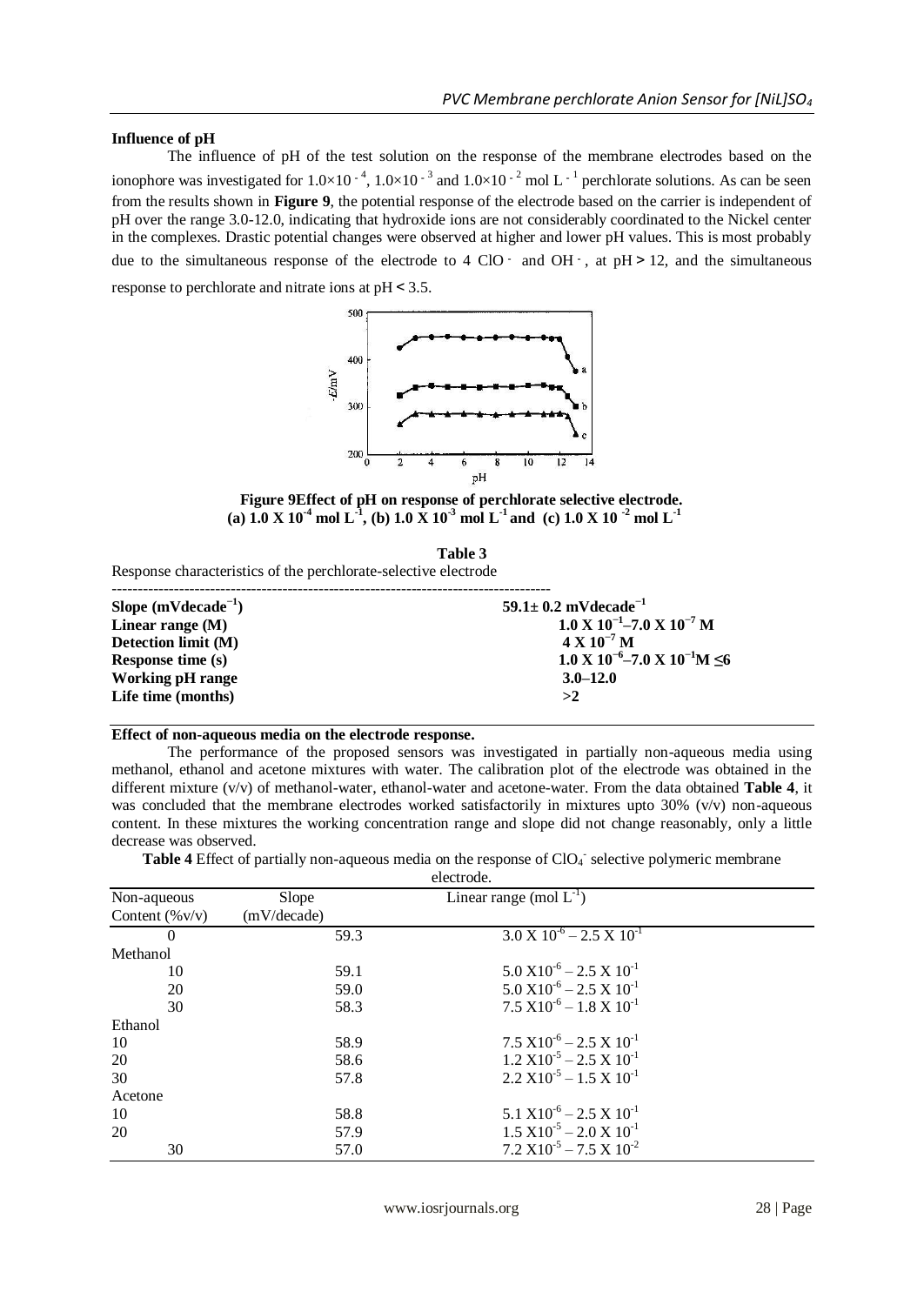## **Procedure for the determination of perchlorate in water and urine samples**

Urine and water samples at different perchlorate concentrations were prepared by adding known amounts of perchlorate to blank urine and water. The pH of an appropriate volume of perchlorate sample was adjusted at 7.0 by addition of an appropriative amount of HCl or KOH and the solution was diluted to 50 mL with distilled water. The perchlorate-selective and reference electrodes were immersed and the perchlorate concentration was determined by direct potentiometry using the standard addition technique. A blank value for the corresponding blank urine or water sample was also obtained to correct the above results.

## **V. Analytical applications**

The proposed perchlorate sensors were used for the determination of perchlorate ions in river water (Imam Reza River, Behbahan, Iran), drinking water, sludgy water and human urine samples. The analyses were performed by direct potentiometry of 10.0 mL of water samples, which were diluted with distilled water in a 25.0 mL volumetric flask. The proposed perchlorate sensors measured the potential of these solutions. With the use of the calibration curve of the sensor obtained by the measurements of a series of standard solutions of perchlorate ions, the concentration of perchlorate ions in samples was determined. The results showed the

perchlorate content in wastewater obtained from triplicate measurements with the sensors  $(224.5\pm5.2 \,\mu g \,\text{mL}^{-1})$ . The sensors were also applied to determination of perchlorate in human urine samples by using the spiking method. Certain amounts of perchlorate ions were added to the 5 mL of human urine samples and finally the solutions were diluted with distilled water in 50 mL-volume flasks. Then, the perchlorate concentrations of the sample solutions were determined by direct potentiometry. The results are given in **Table 5**. As seen, good recoveries were obtained in all samples.

| Sample Perchlorate added<br>$/(\mu g \text{ mL}^{-1})$ |                  | <b>Perchlorate found</b><br>$/(\mu g m L^{-1})$ | Recovery/% |  |
|--------------------------------------------------------|------------------|-------------------------------------------------|------------|--|
| <b>Sludgy water</b>                                    | $\mathbf{0}$     | 1.5                                             |            |  |
|                                                        | 25               | 20.5                                            | 101.4      |  |
|                                                        | 50               | 70.5                                            | 101.3      |  |
| <b>River</b> water                                     | $\mathbf{0}$     | 1.1                                             |            |  |
|                                                        | 25               | 20.1                                            | 104.0      |  |
|                                                        | 50               | 60.4                                            | 105.6      |  |
| <b>Drinking water</b>                                  | $\boldsymbol{0}$ | 0.7                                             |            |  |
|                                                        | 5                | 5.3                                             | 103.6      |  |
|                                                        | 20               | 21.5                                            | 102.4      |  |
| $(1)$ urine human                                      | $\bf{0}$         | 1.4                                             |            |  |
|                                                        | 25               | 26.6                                            | 102.4      |  |
|                                                        | 50               | 51.7                                            | 101.6      |  |
| (2) urine cattle                                       | $\mathbf{0}$     | 1.4                                             |            |  |
|                                                        | 25               | 24.90                                           | 99.7       |  |
|                                                        | 50               | 48.90                                           | 98.7       |  |

**Table 5 Determination of perchlorate in water samples and human urine samples**

#### **References**

- [1]. J. E. Canas, Q.Q. Cheng, K. Tian, T.A. Anderson, *J. Chromatogr.,* A 20 (2006) 102–110.
- [2]. M. L. Magnuson, E.T. Urbansky, C.A. Kelty, *Anal. Chem*., 72 (2000) 25–29.
- [3]. A.J. Krynitsky, R.A. Niemann, D.A. Nortrup, *Anal. Chem.,* 76 (2004) 5518–5522.
- [4]. C. A. Sanchez, K.S. Crump, R.I. Krieger,N.R. Khandaker, J.P. Gibbs, *Environ. Sci. Technol.,* 39 (2005) 9391–9397.
- [5]. P. Winkler, M. Minteer, J. Willey, *Anal. Chem.,* 76 (2004) 469–473.
- [6]. A. B. Kirk, E.E. Smith, K. Tian, T.A. Anderson, P.K. Dasgupta, *Environ. Sci. Technol*., 37 (2003) 4979–4985.
- [7]. J. J. Ellington, N.L. Wolfe, A.W. Garrison, J.J. Evans, J.K. Avants, Q. Teng, *Environ. Sci. Technol*., 35 (2001) 3213–3218.
- [8]. L. Valentin-Blasini, J.P. Mauldin, D. Maple, B.C. Blount, *Anal. Chem.,* 77 (2005) 2475–2481,
- [9]. D. Ting, R.A. Howd, A.M. Fan, G.V. Alexeeff, *Environ Health Perspect.*, 114 (6) (2006) 881–886.
- [10]. J.Wolff, *Pharmacol. Rev.,* 50 (1998) 89–106.
- [11]. J. J. J. Clark, Toxicology of perchlorate, in: E.T. Urbansky (Ed.), Kluwer Academic/Plenum, New York, NY, 2000, Chapter 3.
- [12]. Z. Li, L.F. Xiao, D. Byrd, G.M.Deyhle, D.E. Sesser,M.R. Skeels, S.H. Lamm, J. Occup. *Environ. Med.,* 42 (2000) 200–205.
- [13]. J. I. Kroschwiz, M. Howe-Grant, R.E. Kirk, D.F. Othmer, *Encyclopedia of Chemical Technology,* vol. 18, fourth ed., Wiley, New York, pp. 167–186, (1996)
- [14]. A. Soleymanpour, E. H. Asl, S. M. Nabavizadeh, *Sens. Actuators B*, 120 (2007) 447-454.
- [15]. M. J. Segui, J. Lizondo-Sabater, R. Martinez-Manez, F. Sancenon, J. Soto, E. Garcia-Breijo, L. Gil, *Sensors*, 6 (2006) 480-49.

www.iosrjournals.org 29 | Page